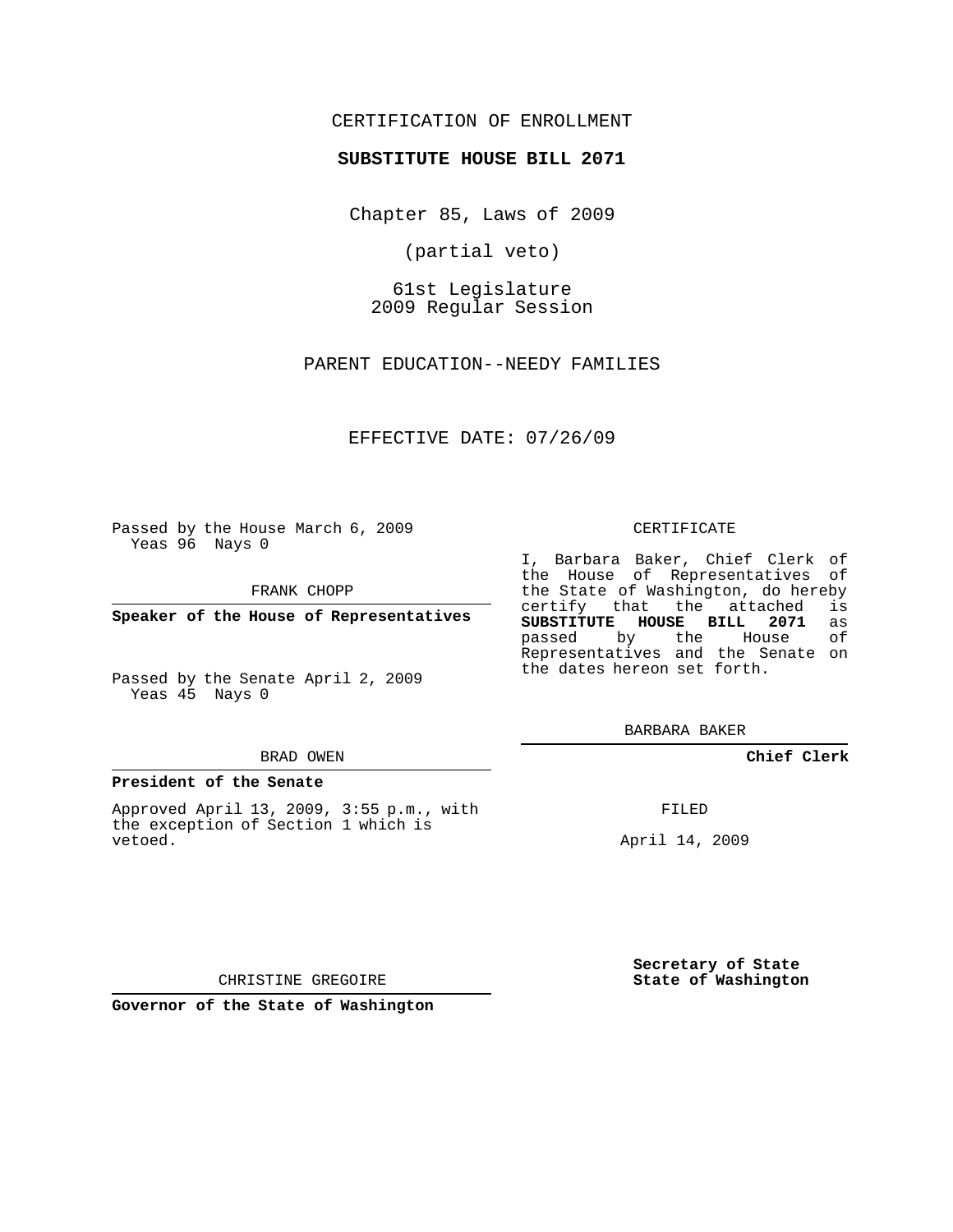# **SUBSTITUTE HOUSE BILL 2071** \_\_\_\_\_\_\_\_\_\_\_\_\_\_\_\_\_\_\_\_\_\_\_\_\_\_\_\_\_\_\_\_\_\_\_\_\_\_\_\_\_\_\_\_\_

\_\_\_\_\_\_\_\_\_\_\_\_\_\_\_\_\_\_\_\_\_\_\_\_\_\_\_\_\_\_\_\_\_\_\_\_\_\_\_\_\_\_\_\_\_

Passed Legislature - 2009 Regular Session

# **State of Washington 61st Legislature 2009 Regular Session**

**By** House Early Learning & Children's Services (originally sponsored by Representatives Green, Kagi, Miloscia, Pettigrew, Nelson, Haler, Priest, Goodman, Conway, Ormsby, Santos, and Kenney)

READ FIRST TIME 02/23/09.

 AN ACT Relating to increasing the earning potential of parents of needy families; amending RCW 74.08A.260; adding a new section to chapter 74.08A RCW; and creating a new section.

BE IT ENACTED BY THE LEGISLATURE OF THE STATE OF WASHINGTON:

 *\*NEW SECTION. Sec. 1. The legislature finds that nearly half of all recipients in the state's temporary assistance for needy families program return to the program more than once, seeking financial assistance. The legislature also finds that the inability of those recipients to attain a living wage job and to exit the program permanently remains a concern. The legislature finds that ample evidence demonstrates the connection between educational attainment and increased earnings over time. The legislature also finds that policies to encourage more recipients in the temporary assistance for needy families program to pursue the educational and training opportunities available to them can move more recipients into living wage jobs so they can exit public financial assistance programs permanently. Therefore, the legislature intends to direct the WorkFirst program to develop appropriate strategies to increase participation in educational*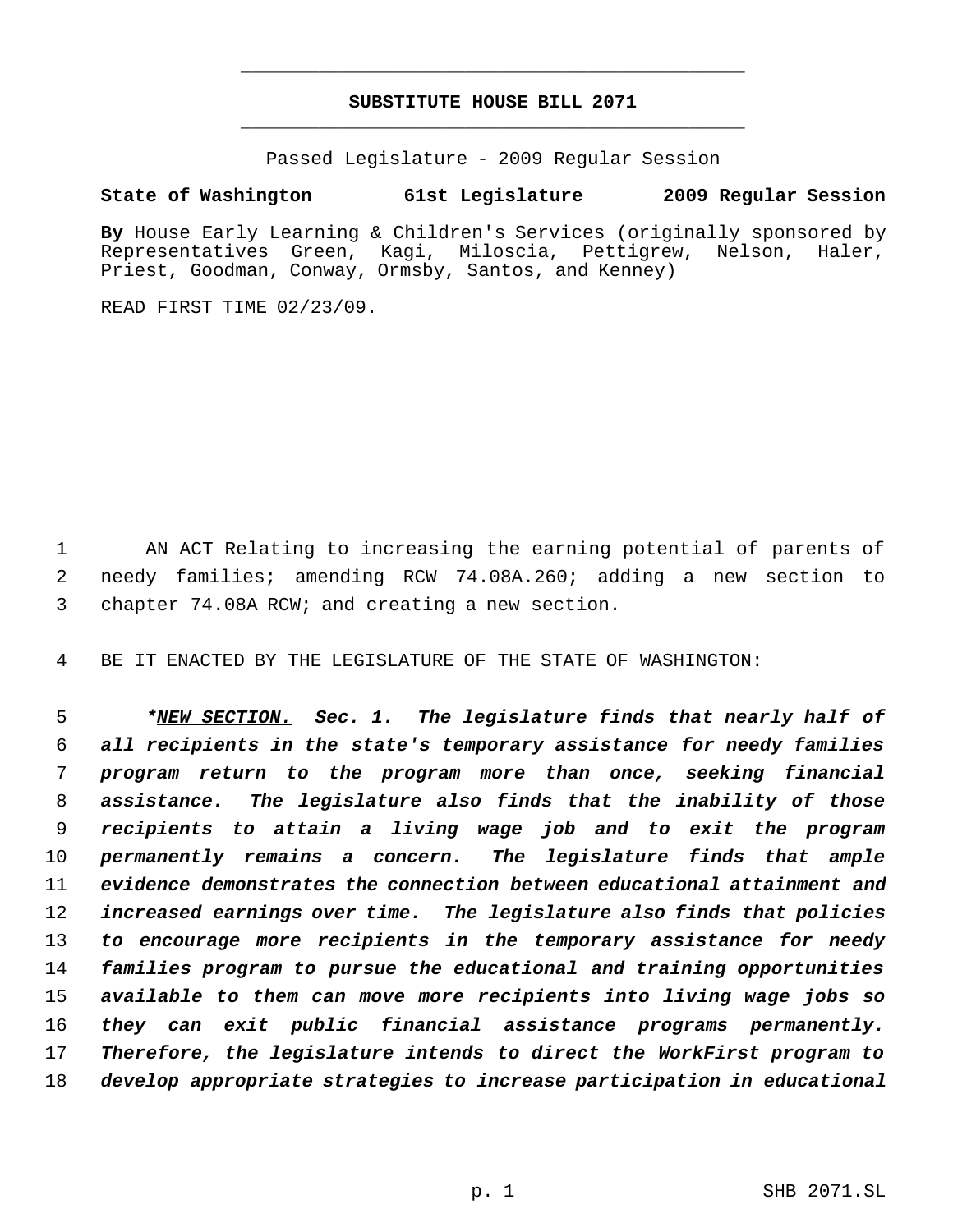*and training programs available to recipients in order to promote higher rates of postprogram employment in living wage jobs and to reduce the rate of reentry into the program. \*Sec. 1 was vetoed. See message at end of chapter.*

 **Sec. 2.** RCW 74.08A.260 and 2006 c 107 s 3 are each amended to read as follows:

 (1) Each recipient shall be assessed after determination of program eligibility and before referral to job search. Assessments shall be based upon factors that are critical to obtaining employment, including but not limited to education, availability of child care, history of family violence, history of substance abuse, and other factors that affect the ability to obtain employment. Assessments may be performed by the department or by a contracted entity. The assessment shall be based on a uniform, consistent, transferable format that will be accepted by all agencies and organizations serving the recipient. Based on the assessment, an individual responsibility plan shall be prepared that: (a) Sets forth an employment goal and a plan for 17 ((moving the recipient immediately into)) maximizing the recipient's success at meeting the employment goal; (b) considers WorkFirst educational and training programs from which the recipient could 20 benefit; (c) contains the obligation of the recipient to ((become and 21 remain-employed)) participate in the program by complying with the 22 plan;  $((e))$  (d) moves the recipient into ((whatever employment the 23 recipient is capable of handling)) full-time WorkFirst activities as 24 quickly as possible; and  $((\{d\})$  (e) describes the services available 25 to the recipient either during or after WorkFirst to enable the recipient to obtain and keep employment and to advance in the workplace and increase the recipient's wage earning potential over time.

 (2) Recipients who are not engaged in work and work activities, and do not qualify for a good cause exemption under RCW 74.08A.270, shall engage in self-directed service as provided in RCW 74.08A.330.

 (3) If a recipient refuses to engage in work and work activities required by the department, the family's grant shall be reduced by the recipient's share, and may, if the department determines it appropriate, be terminated.

 (4) The department may waive the penalties required under subsection (3) of this section, subject to a finding that the recipient refused to engage in work for good cause provided in RCW 74.08A.270.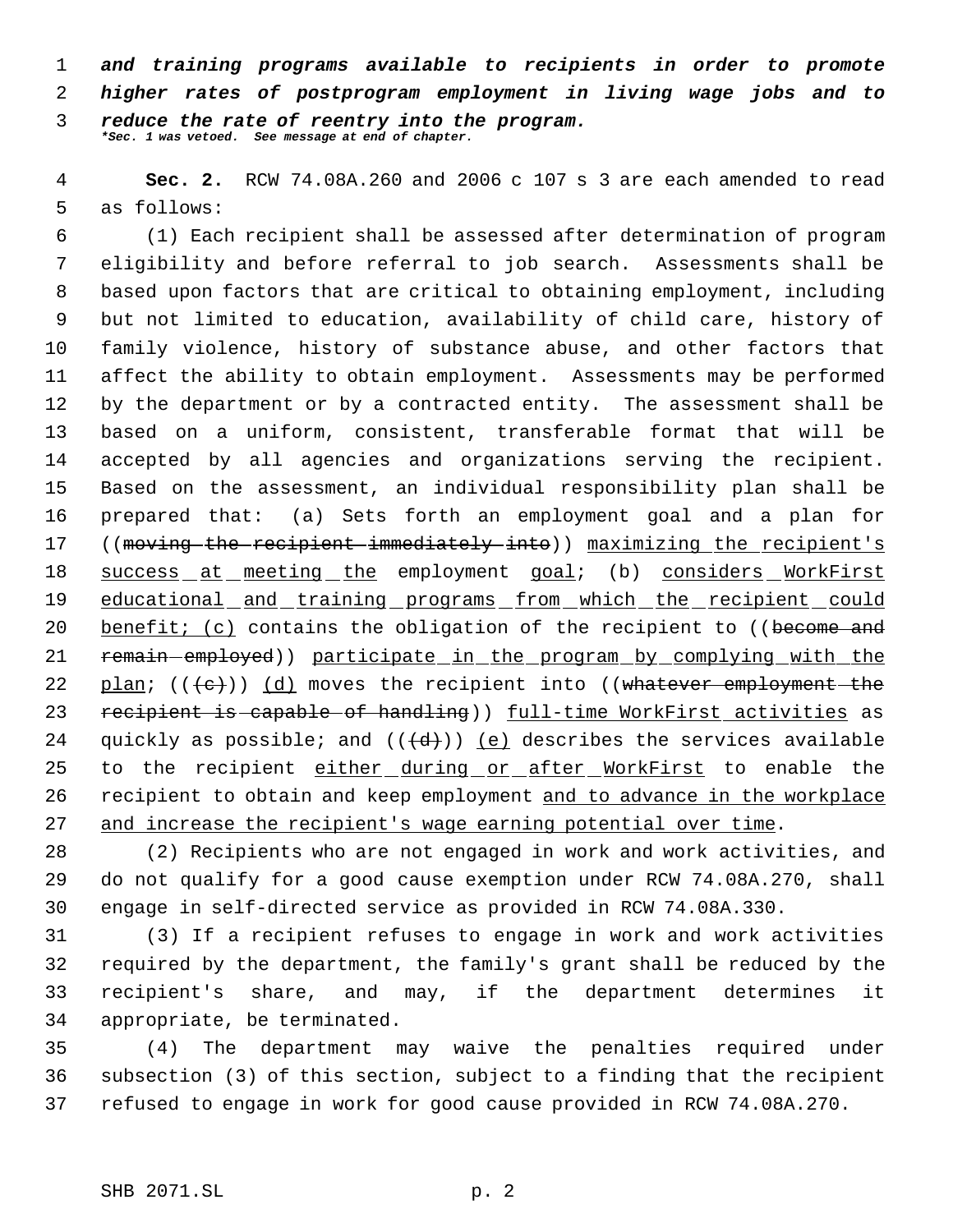(5) In implementing this section, the department shall assign the highest priority to the most employable clients, including adults in two-parent families and parents in single-parent families that include older preschool or school-age children to be engaged in work activities.

 (6) In consultation with the recipient, the department or contractor shall place the recipient into a work activity that is available in the local area where the recipient resides.

 (7) Assessments conducted under this section shall include a consideration of the potential benefit to the recipient of engaging in financial literacy activities. The department shall consider the options for financial literacy activities available in the community, including information and resources available through the financial literacy public-private partnership created under RCW 28A.300.450. The department may authorize up to ten hours of financial literacy activities as a core activity or an optional activity under WorkFirst.

 NEW SECTION. **Sec. 3.** A new section is added to chapter 74.08A RCW to read as follows:

 The department shall continue to implement WorkFirst program improvements that are designed to achieve progress against outcome measures specified in RCW 74.08A.410. Outcome data regarding job retention and wage progression shall be reported quarterly to appropriate fiscal and policy committees of the legislature for families who leave assistance, measured after twelve months, twenty- four months, and thirty-six months. The department shall also report the percentage of families who have returned to temporary assistance for needy families after twelve months, twenty-four months, and thirty- six months. The department shall make every effort to maximize vocational training, as allowed by federal and state requirements.

> Passed by the House March 6, 2009. Passed by the Senate April 2, 2009. Approved by the Governor April 13, 2009, with the exception of certain items that were vetoed. Filed in Office of Secretary of State April 14, 2009.

Note: Governor's explanation of partial veto is as follows: "I am returning herewith, without my approval as to Section 1, Substitute House Bill 2071 entitled:

"AN ACT Relating to increasing the earning potential of parents of needy families."

I am vetoing the intent section, Section 1 of the bill, because it is broader than the substantive language in the bill. The substantive